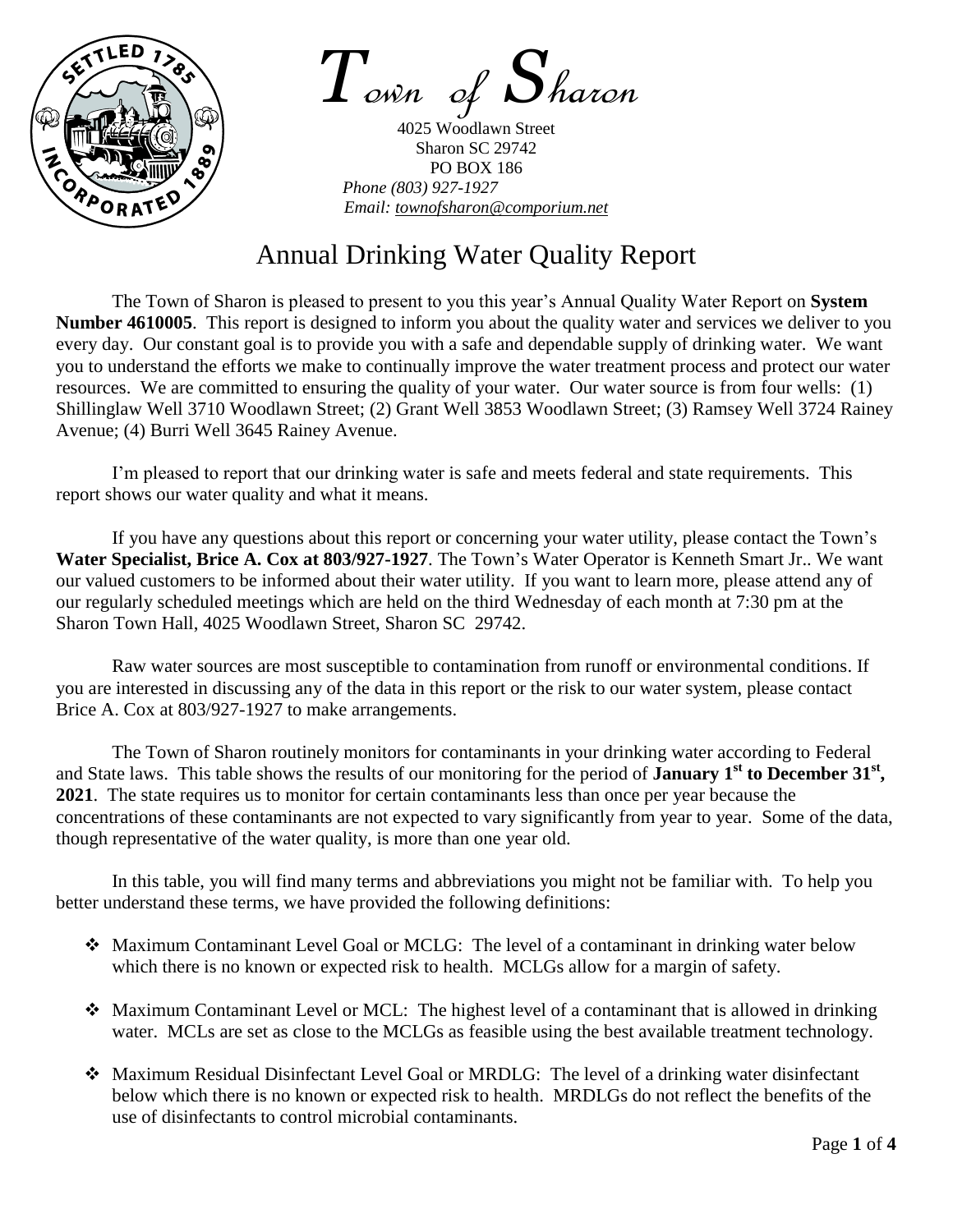Maximum residual disinfectant level or MRDL: The highest level of a disinfectant allowed in drinking water. There is convincing evidence that addition of a disinfectant is necessary for control of microbial contaminants.

**ppm:** milligrams per liter or parts per million—or one ounce in 7,350 gallons of water. **ppb:** micrograms per liter or parts per billion—or one ounce in 7,350,000 gallons of water. **na:** not applicable.

**Picocuries per liter:** (pCi/L)—picocuries per liter is a measure of the radioactivity in water.

- Avg: Regulatory compliance with some MCLs are based on running annual average of monthly samples.
- Action Level: The concentration of a contaminant which, if exceeded, triggers treatment or other requirements which a water system must follow.
- Action Level Goal (ALG): The level of a contaminant in drinking water below which there is no known or expected risk to health. ALGs allow for a margin of safety.

## TABLE OF DETECTED CONSTITUENTS TOWN OF SHARON—System No. 466005

## **Lead and Copper**

| Lead $&$<br>Copper | Date<br>Sampled | <b>MCL</b><br>G | Action<br>Level<br>(AL) | 90 <sup>th</sup><br>Percentile | #<br><b>Sites</b><br>Over<br>AL | Units | Violation | Likely Source of Contamination                                                                                   |
|--------------------|-----------------|-----------------|-------------------------|--------------------------------|---------------------------------|-------|-----------|------------------------------------------------------------------------------------------------------------------|
| Copper             | 2021            | 1.3             | 1.3                     | 0.318                          | $\Omega$                        | ppm   | N         | Erosion of natural deposits;<br>Leaching from wood<br>preservatives; Corrosion of<br>household plumbing systems. |
| Lead               | 2021            | $\Omega$        | $\overline{0}$          | $\theta$                       | $\theta$                        | ppb   | N         | Corrosion of household plumbing<br>systems; Erosion of natural<br>deposits.                                      |

## **Regulated Contaminants**

|                                        |            | Highest  | Range of     |                |            |       |           |                                                                                                                                           |
|----------------------------------------|------------|----------|--------------|----------------|------------|-------|-----------|-------------------------------------------------------------------------------------------------------------------------------------------|
| Inorganic                              | Collection | Level    | Levels       | <b>MCLG</b>    | <b>MCL</b> | Units | Violation | Likely Source of                                                                                                                          |
| Contaminants                           | Date       | Detected | Detected     |                |            |       |           | Contamination                                                                                                                             |
| Fluoride                               | 2021       | 0.12     | $0 - 0.12$   | $\overline{4}$ | 4.0        | ppm   | N         | Erosion of natural<br>deposits; Water additive<br>which promotes strong<br>teeth; Discharge from<br>fertilizer and aluminum<br>factories. |
| Nitrate<br>(measured as<br>Nitrogen)   | 2021       | 2.3      | $0.7 - 2.30$ | 10             | 10         | ppm   | N         | Runoff from fertilizer<br>use; Leaching from<br>septic tanks, sewage;<br>Erosion of natural<br>deposits.                                  |
| Sodium<br>*Unregulated<br>Contaminant* | 2021       | 16       | $6.8 - 16$   | N/A            | N/A        | mg/L  | N         | Erosion of natural<br>deposits.                                                                                                           |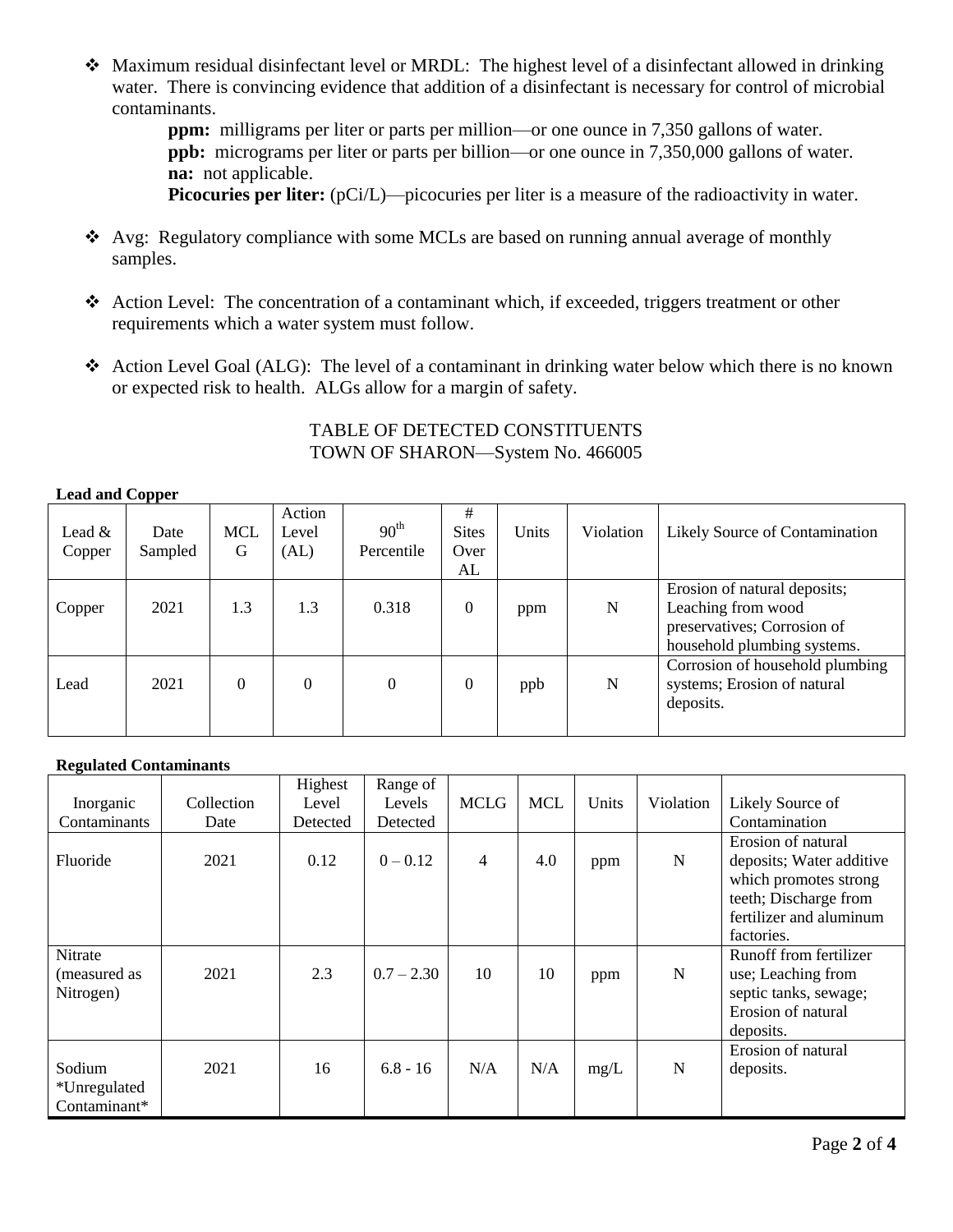| Radioactive<br>Contaminants                                                                                                                                                                                                                                                                                                           | Collection<br>Date | Highest<br>Level<br>Detected | Range of<br>Levels<br>Detected | <b>MCLG</b> | <b>MCL</b> | Units       | Violation | Likely Source of<br>Contamination          |
|---------------------------------------------------------------------------------------------------------------------------------------------------------------------------------------------------------------------------------------------------------------------------------------------------------------------------------------|--------------------|------------------------------|--------------------------------|-------------|------------|-------------|-----------|--------------------------------------------|
| Beta/photon<br>emitters                                                                                                                                                                                                                                                                                                               | 2021               | 6.58                         | $0 - 6.58$                     | $\Omega$    | 4          | mrem/<br>vr | N         | Decay of natural and<br>man-made deposits. |
| Please note: that the MCL for Beta/photon emitters is 4 mrem/year and the highest result of 6.58 would seem like a violation.<br>However, what is important is that 6.58 is measured in pCi/L and the EPA considers 50 pCi/L to be the level of concern.<br>Therefore there is no violation and no additional monitoring is required. |                    |                              |                                |             |            |             |           |                                            |
| Combined<br>Radium<br>226/228                                                                                                                                                                                                                                                                                                         | 2021               | 1.0                          | $0 - 0.93$                     | $\Omega$    | 5          | pCi/L       | N         | Erosion of natural<br>deposits.            |
| Gross alpha<br>excluding<br>radon &<br>uranium                                                                                                                                                                                                                                                                                        | 2021               | 6.0                          | $0 - 6.09$                     | $\Omega$    | 15         | pCi/L       | N         | Erosion of natural<br>deposits.            |
| Uranium                                                                                                                                                                                                                                                                                                                               | 3/6/17             | 14.0000                      | $14.0000 -$<br>14.0000         | $\theta$    | 30         | Ug/l        | N         | Erosion of natural<br>deposits.            |

| <b>Lead and Copper Rule</b>                                                                                                   |                                                                                                                      |           |                                                                             |  |  |  |  |
|-------------------------------------------------------------------------------------------------------------------------------|----------------------------------------------------------------------------------------------------------------------|-----------|-----------------------------------------------------------------------------|--|--|--|--|
| The Lead and Copper Rule protects public health by minimizing lead and copper levels in drinking water, primarily by reducing |                                                                                                                      |           |                                                                             |  |  |  |  |
|                                                                                                                               | water corrosivity. Lead and copper enter drinking water mainly from corrosion of lead and copper containing plumbing |           |                                                                             |  |  |  |  |
| materials                                                                                                                     |                                                                                                                      |           |                                                                             |  |  |  |  |
| Violation Type                                                                                                                | Violation                                                                                                            | Violation | <b>Violation Explanation</b>                                                |  |  |  |  |
|                                                                                                                               | Begin                                                                                                                | End       |                                                                             |  |  |  |  |
| Follow-up or Routine                                                                                                          | 10/01/2021                                                                                                           | 2021      | We failed to test our drinking water for the contaminant and period         |  |  |  |  |
| Tap M/R (LCR)                                                                                                                 |                                                                                                                      |           | indicated. Because of this failure, we cannot be sure of the quality of our |  |  |  |  |
|                                                                                                                               |                                                                                                                      |           | drinking water during the period indicated.                                 |  |  |  |  |

We are proud that your drinking water meets or exceeds all Federal and State requirements. We have learned through our monitoring and testing that some constituents have been detected. The EPA has determined that your water IS SAFE at these levels.

MCL's are set at very stringent levels. To understand the possible health effects described for many regulated constituents, a person would have to drink 2 liters of water every day at the MCL level for a lifetime to have a one-in-a-million chance of having the described health effect.

The sources of drinking water (both tap water and bottled water) include rivers, lakes, streams, ponds, reservoirs, springs and wells. As water travels over the surface of the land or through the ground, it dissolves naturally-occurring minerals and, in some cases, radioactive material, and can pickup substances resulting from the presence of animals or from human activity.

Contaminants that may be present in source water include:

- Microbial contaminants, such as viruses and bacteria, which may come from sewage treatment plants, septic systems, agricultural livestock operations and wildlife.
- Inorganic contaminants, such as salts and metals, which can be naturally-occurring or result from urban storm water runoff, industrial or domestic wastewater discharges, oil and gas production, mining or farming.
- Pesticides and herbicides, which may come from a variety of sources such as agriculture, urban storm water runoff, and residential uses.